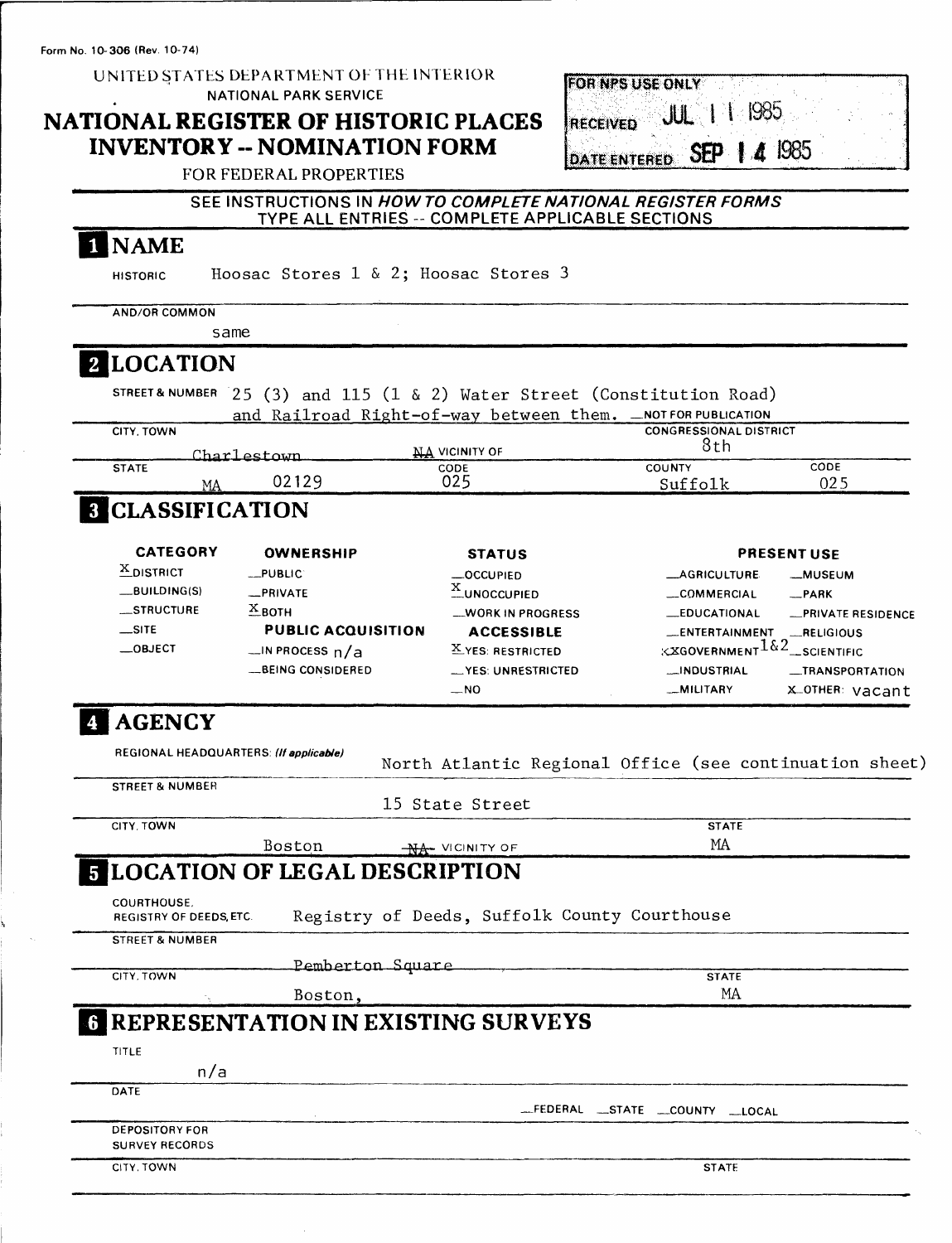

|                                     |              | <b>CONDITION</b> |                                                           | <b>CHECK ONE</b>               | <b>CHECK ONE</b>                |                         |
|-------------------------------------|--------------|------------------|-----------------------------------------------------------|--------------------------------|---------------------------------|-------------------------|
| __EXCELLENT<br>$-$ GOOD<br>$X$ FAIR | $\mathbf{H}$ |                  | $\mathbb{Z}$ DETERIORATED<br>$-MINS$<br><b>LUNEXPOSED</b> | <b>X_UNALTERED</b><br>_ALTERED | X_ORIGINAL SITE<br><b>MOVED</b> | $DATE$ <sub>_____</sub> |
|                                     |              |                  |                                                           |                                |                                 |                         |

DESCRIBE THE PRESENT AND ORIGINAL (IF KNOWN) PHYSICAL APPEARANCE

### Hoosac Stores  $1 \& 2$ , 115 Water Street (1895)

Hoosac Stores  $1 \& 2$ , built in 1895, is a six-story warehouse structure of red brick laid in common bond. The building is intact with some evolutionary changes. It is trapezoidal in shape, constrained by the shape of the lot which it entirely occupies. The north/street (112'0") and south/harbor (151' $1\frac{1}{2}$ ") walls are parallel, while the east wall (ca.  $91'$   $10\frac{1}{2}$ ") diagonally follows the boundary with the Navy Yard. The west wall  $(83' 1\frac{1}{3})'$  is perpendicular to the north and south walls. The storehouse is approximately sixty-five feet in height and has no basement. Constructed on filled land, it has a foundation of wooden piles and granite. The external walls are load bearing and are about twenty-four inches thick on the ground floor, becoming progressively thinner on the upper floors. Internal construction is heavy timber, mill-type with main beams of steel supported on posts. These are of round section cast iron on the first and second floors and of timber on the third through sixth floors. Secondary timber beams are 12 by 15 inches on the first and second floors and 10 by 12 inches on the floors above.

A brick fire wall divides the interior of Hoosac Stores 1 & 2 into two equal areas. Each of the six floors is approximately 80 by 125 feet or 10,000 square feet. Height of the sixth is 9 feet 4 inches, measuring from floor to underside of roof beam. The first story of the warehouse has a concrete floor while upper floors are of wood. In addition to two freight elevators, there is an enclosed stairway giving access to each floor.

Two tiers of freight doors, flanked at intervals by small slit windows, break up the brick expanse of the building's north and south elevations. The north, or Water Street, elevation has a corbelled brick cornice and the sixth floor loading doors are topped by brick segmental arches. Both features are lacking on the south elevation where door frames are placed directly beneath the copper gutter defining the roof line. Each of the small windows has a worked granite sill and is capped by a brick flat arch composed of soldiers and rowlocks. With a few exceptions, the windows are closed by metal clad wooden shutters on cast iron hinges. Freight doors are likewise metal-clad wood. To accommodate the trapezoidal shape of the building two additional sets of slit windows were cut into the longer south wall at its east end. The ground falls away slightly toward the south side of the building so that the ground floor is a few feet above grade, allowing for level loading of freight cars.

The south side of Hoosac Stores 1 & 2 supports two elevator towers, approximately  $1\frac{1}{2}$  stories in height. The center tower is original to the building and is without openings. On the ground floor directly below it to provide access to the elevator is a segmentally arched loading door. A 1900 photograph shows a freight boom on both sides of the center tower for use with the loading doors. The tower at the southwest corner of the building was probably added in 1934 when the second freight elevator was installed. It has three windows on the south side, two windows on the west and a door on both the north and east sides.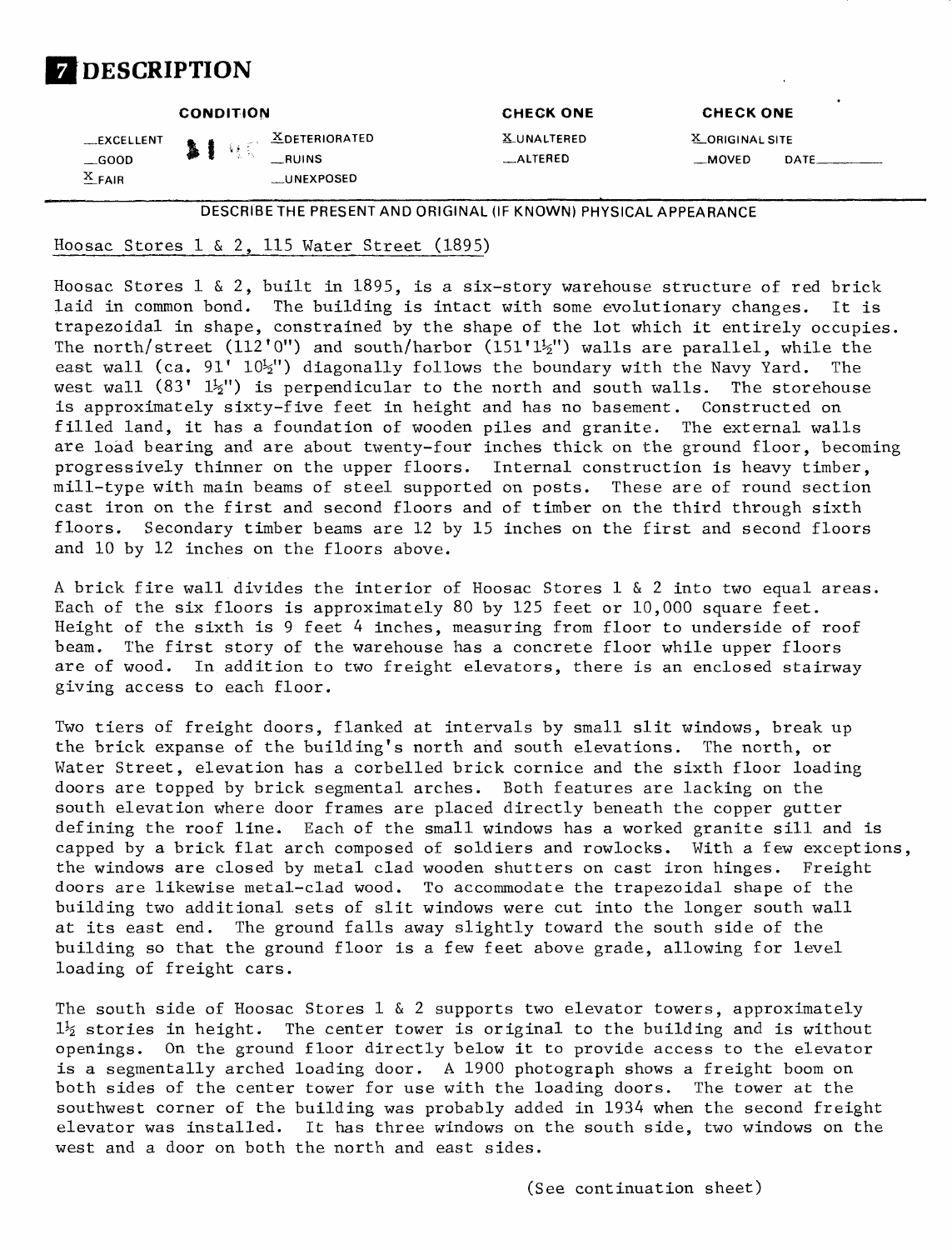**UNITED STATES DEPARTMENT OF THE INTERIOR NATIONAL PARK SERVICE**

## **NATIONAL REGISTER OF HISTORIC PLACES INVENTORY -- NOMINATION FORM**

| <b>FOR NPS USE ONLY</b> |  |
|-------------------------|--|
|                         |  |
| <b>RECEIVED</b>         |  |
|                         |  |
| <b>DATE ENTERED</b>     |  |

**Hoosac Stores 1 & 2 CONTINUATION SHEET Hoosac Stores 3 ITEM NUMBER 4 PAGE**  $\mathbf{1}$ 

Owners of Property

Hoosac Stores 1 & 2, 115 Constitution Road (formerly Water Street), Charlestown

U.S. Department of the Interior National Park Service North Atlantic Regional Office 1-Sstate Street Boston, MA 02109

Hoosac Stores 3, 25 Constitution Road (formerly Water Street), Charlestown

A & S Electrical Displays 2109 Broadway New York, New York 10023

Railroad Right-of-Way

Massachusetts Port Authority 99 High Street Boston, MA 01862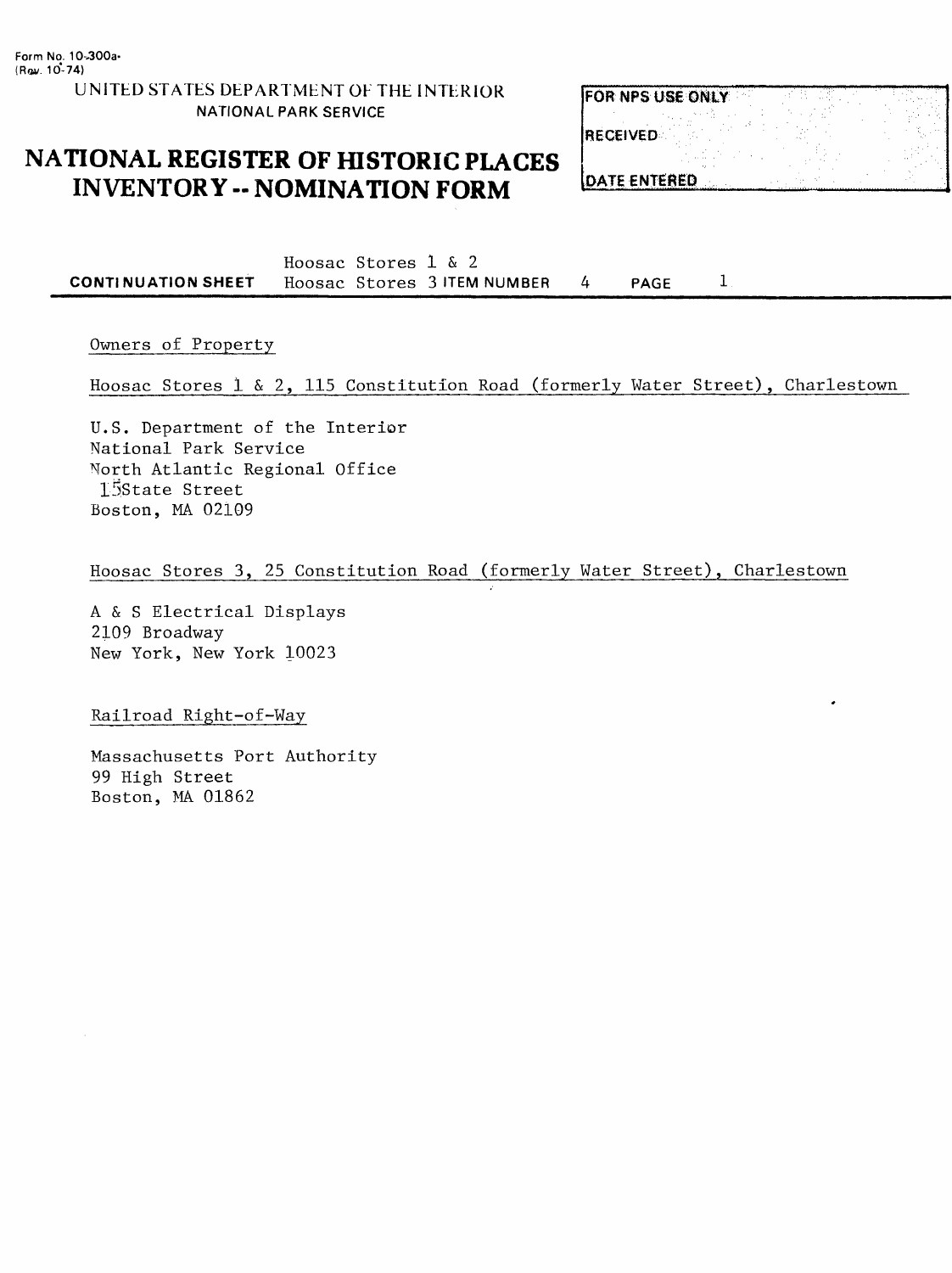**UNITED STATES DEPARTMENT OF THE INTERIOR NATIONAL PARK SERVICE**

## **NATIONAL REGISTER OF HISTORIC PLACES INVENTORY -- NOMINATION FORM**

| <b>FOR NPS USE ONLY</b> |  |
|-------------------------|--|
| <b>RECEIVED</b>         |  |
| DATE ENTERED            |  |

Hoosac Stores 1 & 2; **CONTINUATION SHEET Hoosac Stores 3 ITEM NUMBER 7 PAGE 1**

The east elevation of Hoosac Stores 1  $\&$  2 is brick uninterrupted by openings or architectural features, except for a very low parapet in three steps and a line of dark bricks marking the transition from the first to the second floor.

The west elevation has openings only at the ground level and, like the north elevation, is capped by a corbelled brick cornice. A wooden loading dock occupies approximately three-fifth of the first story on the west and serves two loading doors. To the left of it are a pedestrian door and two bricked-in windows.

### Hoosac Stores 3, 25 Water Street (1875)

Built in 1875 for the Cunningham Iron Works, and converted to Hoosac Stores 3 in 1897, this is a four-story plus basement warehouse structure in the classically inspired panelled brick style popular for industrial buildings during the late nineteenth and early twentieth centuries. It is 60 by 80 feet, and 61 feet high from the sidewalk. The exterior brick walls are twenty inches thick. Floors are wood and ceilings are open joist construction. The between floor height varies between twelve, thirteen, and eighteen feet. The total floor area is 12,632 square feet and total capacity of the storehouse was originally 300 pounds per square foot on the first and second floors, 250 on the third and fourth floors. By 1941 the Boston & Maine Railroad had increased this to 500 pounds per square foot on all floors by structurally reinforcing the building.

Brick pilasters divide the Water Street facade of Hoosac Stores 3 symmetrically into three recessed panels which rise the height of the building, resembling a blind arcade. Each panel terminates in a broad arch at cornice height and contains paired, segmentally arched windows on the upper stories. In the middle panel on the first floor is centered a wide, segmentally arched freight door, its sill slightly above street level to facilitate freight loading. The building corners on the main facade are defined by paired pilasters, the channel between them terminating in an arch just below the cornice.

The storehouse basement was lighted by arched half windows. Access to it from the outside was by means of sunken arched doors. These are all now bricked in.

Like the Water Street facade, the northeastern side (toward the Navy Yard) of Hoosac Stores 3 is divided into arched, recessed panels with paired windows at each level. The 80-foot depth of the building accommodates five such panels, the center on containing a freight door on each story. Window arches are composed of two or three courses of rowlocks with a contrasting keystone of worked brownstone. A single pilaster defines the building corners on this side.

Continued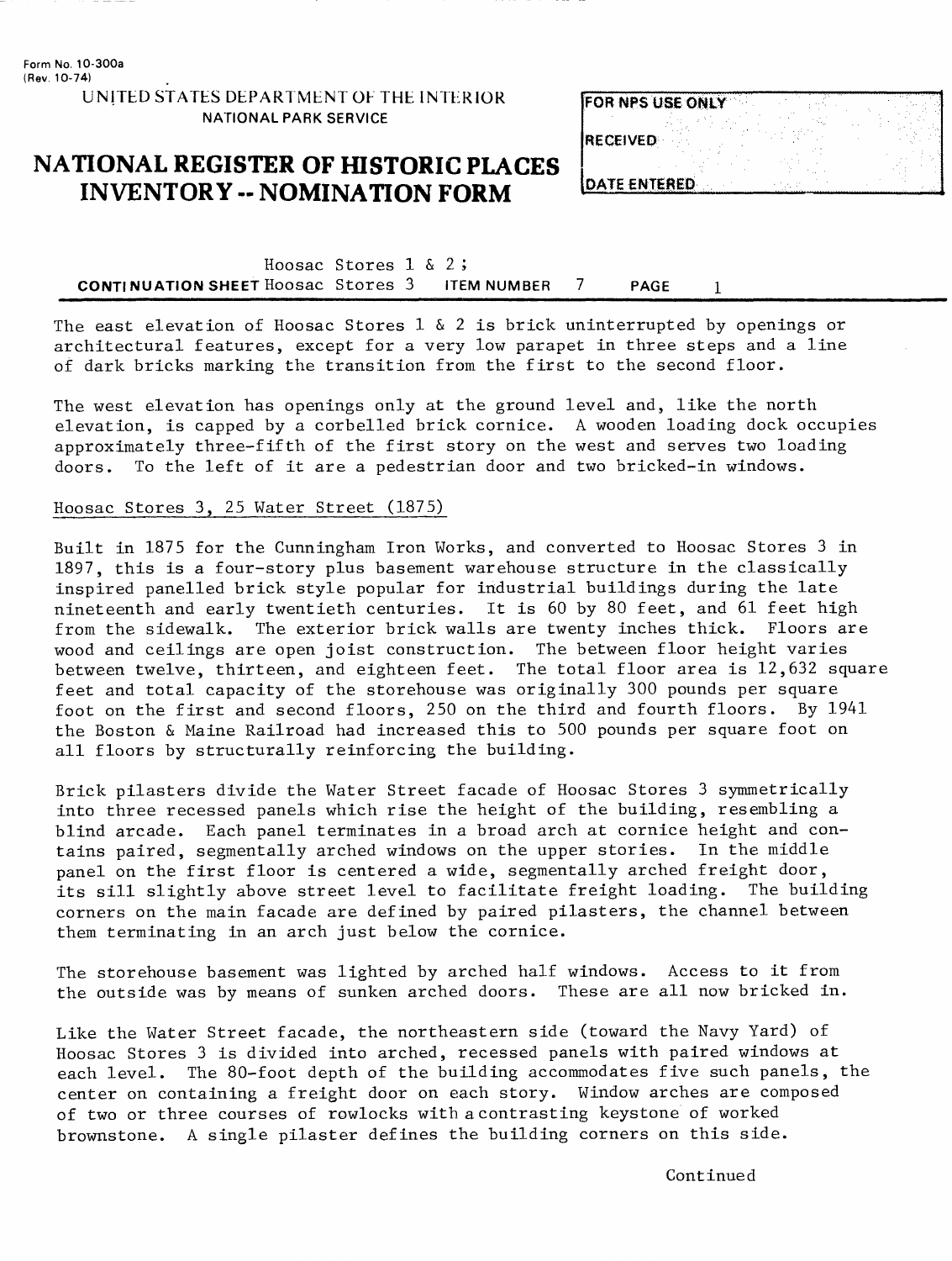## **NATIONAL REGISTER OF HISTORIC PLACES INVENTORY -- NOMINATION FORM**

| <b>FOR NPS USE ONLY</b> |  |
|-------------------------|--|
| <b>RECEIVED</b>         |  |
| <b>IDATE ENTERED</b>    |  |

**CONTINUATION SHEET** Hoosac Stores 1 & 2;<br>**CONTINUATION SHEET** These Charles 2 ITEM NUMBER 7 PAGE  $\overline{2}$ 

Brick string courses, panels of angled bricks centered above each arched panel, and bold corbelling define the building's cornice on the Water Street and northeastern s id es .

The western wall of Hoosac Stores 3 is entirely devoid of windows owing, probably, to the proximity of a Tudor Company building in 1875. The otherwise plain brick expanse is relieved, however, by the use of one course of black headers to every nine courses of red stretchers and by star-motif iron tie rods ends marking the division between each of the four stories.

The rear wall of Hoosac Stores 3 is devoid of panelling but does have three segmentally arched windows and an arched loading door on each story. A corbelled cornice, much smaller in scale than that on the front and northeast side, is the only other ornamentation.

Alterations over time to Hoosac Stores 3 include the bricking in of several windows and doors. Many building openings retain their iron-clad wood shutters, however. The sign structure still in use on the roof was first erected by the Boston & Maine Corporation in 1954.

### Railroad Right-of-Way, Charles River Avenue to Navy Yard Boundary (1836-38; 1862)

The railroad right-of-way which runs just to the south of both Hoosac Stores 1 & 2 and Hoosac Stores 3 originally consisted of a strip of land 24-25 feet wide. For the most part it retains this width.

Within the right-of-way there has always been one main track from which branched spur lines to the buildings along Water Street and to the wharves and piers on the waterfront just south of them. The number and pattern of secondary tracks changed somewhat over time with the construction or rehabilitation of buildings and piers.

A few feet from the south side of Hoosac Stores  $1 \& 2$  is the track on which freight was delivered to and carried away from the building. At one time this was the main track which continued into the Navy Yard. It now ends near the southeast corner of the storehouse with a cast iron bumper on legs, installed to help freight cars to stop before they derailed. Parallel to the main line on the south is the spur track which runs into the Navy Yard.

A somewhat more complex network of main and spur tracks is in place along the south wall of Hoosac Stores 3.

Continued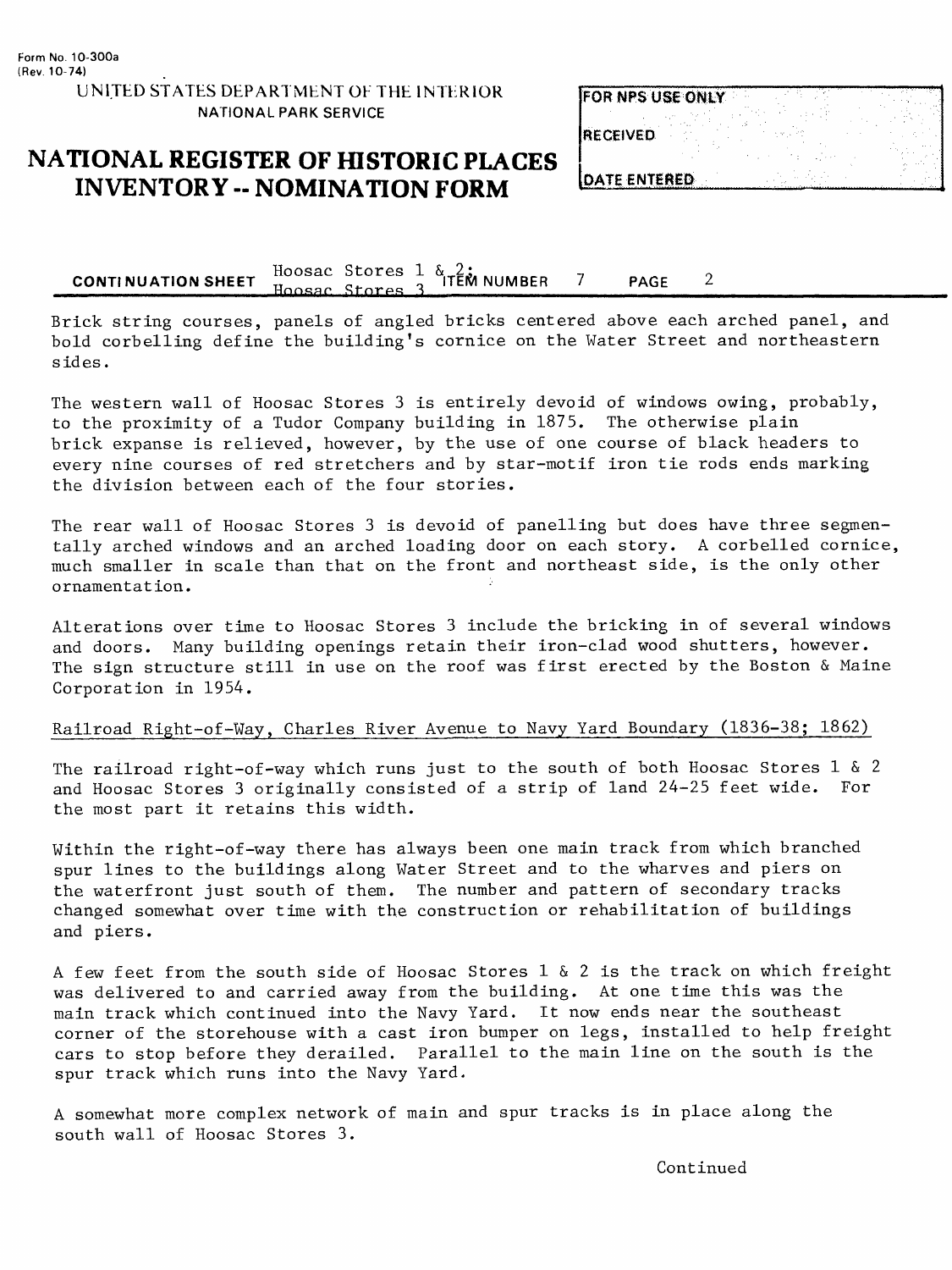UNITED STATES DEPARTMENT OF THE INTERIOR NATIONAL PARK SERVICE

## **NATIONAL REGISTER OF HISTORIC PLACES INVENTORY - NOMINATION FORM**

| <b>FOR NPS USE ONLY</b> |  |
|-------------------------|--|
| <b>IRECEIVED</b>        |  |
|                         |  |
| <b>IDATE ENTERED</b>    |  |

Hoosac Stores 1 S2; Hoosac Stores 3 **CONTINUATION SHEET ITEM NUMBER** 7 **PAGE** 3

The site is located near a largely residential area separated from the structures by elevated highway ramps . The area is bounded by the Charlestown Navy Yard to the north and a furniture warehouse to the south. The side of Water Street opposite the Hoosac Stores structures is occupied partly by Massachusetts Department of Public Works, but is largely open or paved space adjacent to a highway exit ramp. The existing Hoosac Pier is undergoing redevelopment that will include a restaurant/office building complex. The spaces and structures intervening between Hoosac Stores 1 &2 and Hoosac Stores 3 include parking areas and the Bunker Hill Pavilion, a 1970s structure that houses a sound and light depiction of the Battle of Bunker Hill. Boston's Freedom Trail runs past or near the Hoosac Stores along Constitution Road (Water Street).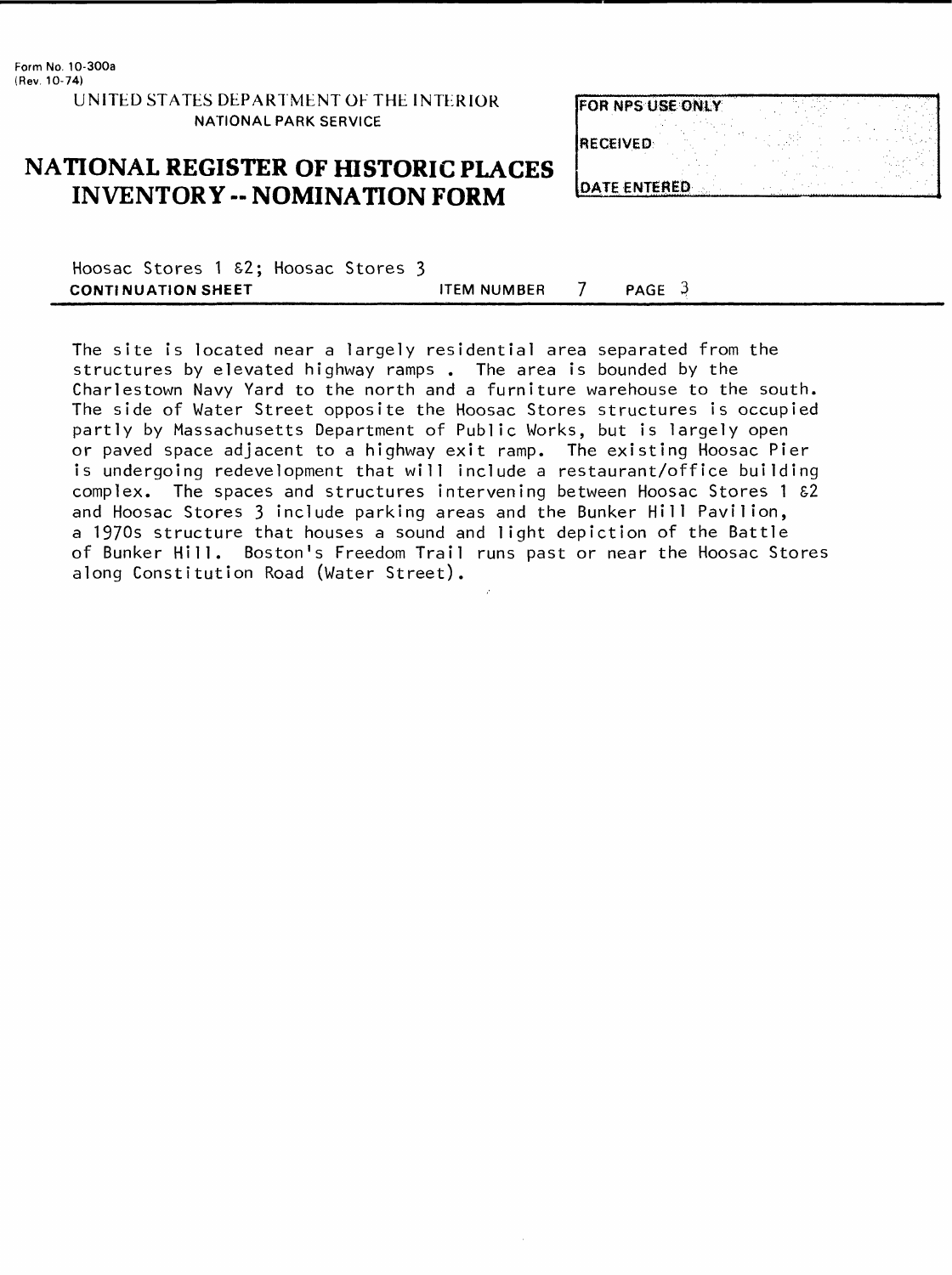

| PERIOD                |                                    | AREAS OF SIGNIFICANCE -- CHECK AND JUSTIFY BELOW          |                                    |                                                    |
|-----------------------|------------------------------------|-----------------------------------------------------------|------------------------------------|----------------------------------------------------|
| _PREHISTORIC          | _ARCHEOLOGY-PREHISTORIC            | COMMUNITY PLANNING                                        | LANDSCAPE ARCHITECTURE             | RELIGION                                           |
| $-1400 - 1499$        | -ARCHEOLOGY-HISTORIC               | CONSERVATION                                              | $-LAW$                             | $\equiv$ SCIENCE                                   |
| $-1500 - 1599$        | $\_AGRICULTURE$                    | <b>XECONOMICS</b>                                         | $_{\perp}$ LITERATURE              | _SCULPTURE                                         |
| $-1600-1699$          | <b>XARCHITECTURE</b>               | $L$ EDUCATION                                             | _MILITARY                          | _SOCIAL/HUMANITARIAN                               |
| $-1700-1799$          | $\_ART$                            | __FNGINEERING                                             | $_M$ usic                          | $\equiv$ THEATER                                   |
| $X1800-1899$<br>X1900 | <b>XCOMMERCE</b><br>COMMUNICATIONS | LEXPLORATION/SETTLEMENT<br>__INDUSTRY<br>$\sim$ INVENTION | PHILOSOPHY<br>_POLITICS/GOVERNMENT | <b>XTRANSPORTATION</b><br>$\equiv$ OTHER (SPECIFY) |

SPECIFIC DATES 1875-1895 BUILDER/ARCHITECT Fitchburg Railroad

### **STATEMENT OF SIGNIFICANCE**

Hoosac Stores 1 & 2 and Hoosac Stores 3 are significant both architecturally and by association with the historical period which produced them. A substantial brick structure, Hoosac Stores 1 & 2 was designed specifically to serve as a storehouse, and, with its austere facades and utilitarian slit windows, it is useful for that purpose only. Hoosac Stores 3, converted into a warehouse, is an industrial building with a well designed exterior. Both structures, as warehouses, stand as a particular type of historic evidence to America's industrial revolution. Hoosac Stores 3 is also the only surviving evidence of the machine shop and boiler making industry important to Charlestown in the late nineteenth century.

Hoosac Stores  $1 \& 2$ , with its vertical construction and its trapezoidal shape, reflects both the need for storage space and the limited land available for that purpose in an already developed urban setting. Hoosac Stores 3 exemplifies the classically inspired paneled brick style popular for industrial buildings of the later nineteenth and early twentieth centuries. Characteristic of this style are the paired segmentally arched windows set into recessed, arched panels which rise the height of the building and are defined by brick pilasters. With the general decline of the port of the Boston, many warehouses have been taken down and the Hoosac Stores are probably two of a few surviving structures of their type along the waterfront of Boston.

Hoosac Stores  $1 \& 2$ , Hoosac Stores 3, and the railroad right-of-way between them define the location of a once thriving nineteenth and early twentieth century complex of docks, wharves, grain elevator, warehouses, and related structures.

The railroad right-of-way southeast of Water Street, between the Charlestown Bridge and Hoosac Stores  $1, 2,$  constitutes the northeastern end of a rail line laid out in 1836-38 by the Charlestown Branch Railroad (inc. 1836) to connect, in present day Somerville, with the Boston & Lowell Railroad. The Water Street area had been the site of extensive commercial activity with busy wharves since the seventeenth century. Here, for instance, were the seventeenth and eighteenth century wharves of several of Charlestown's reknowned red-ware potters whose kilns stood nearby. Except during the period of Revolutionary War destruction, this area continued to be active into the nineteenth century when it became the major port of America's ice trade. Begun by Frederick E. Tudor in 1806, the ice export trade flourished during the 1830s and until after the Civil War with the help of the new railroad. From the wharves ranged along Water Street, like Tudor's, Hittinger's and Swett's, ice was shipped to southern ports and abroad.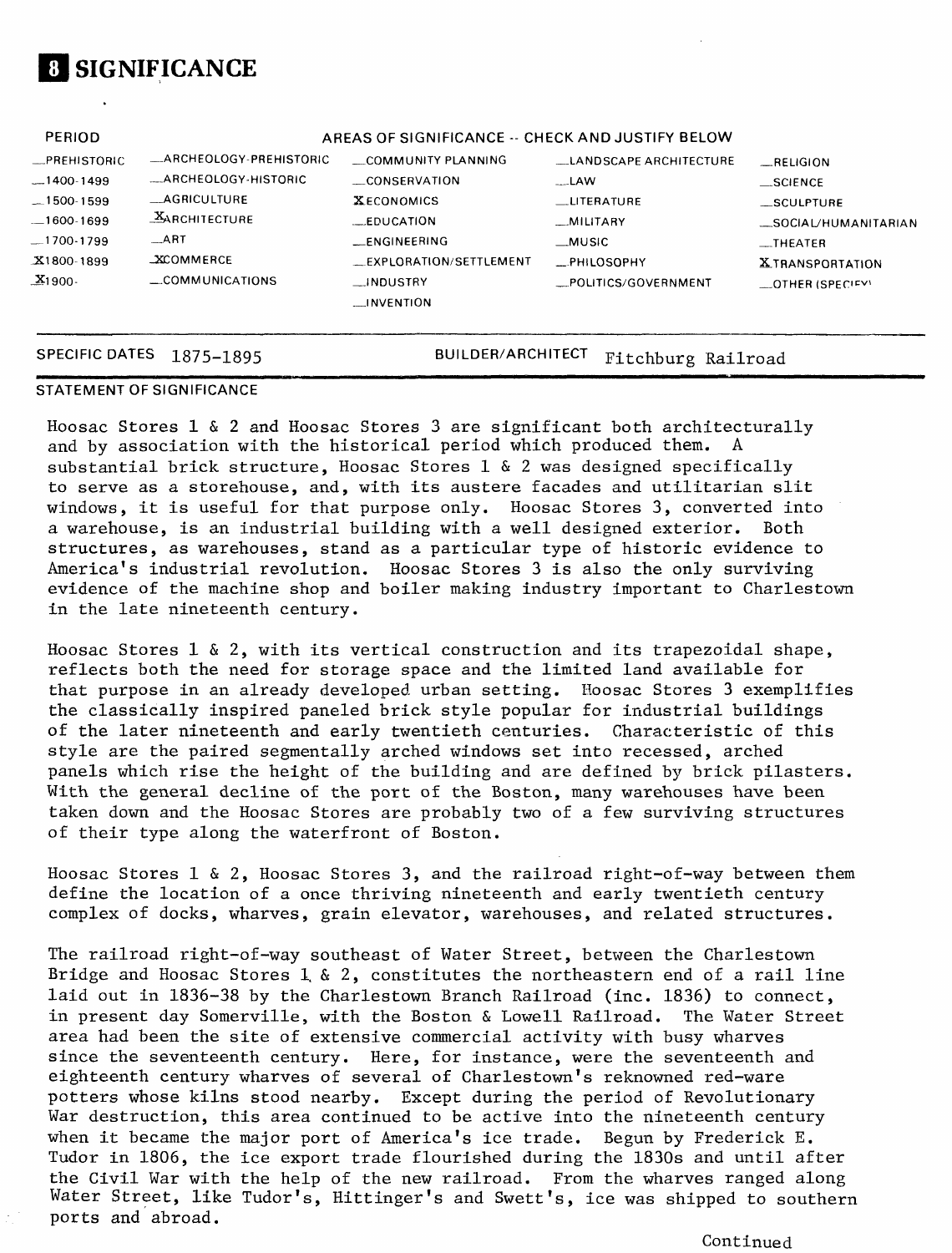## **MAJOR BIBLIOGRAPHICAL REFERENCES**

Annual Reports, Fitchburg Railroad Company, 1864, 1870, 1873, 1895, 1896, 1900. Atlas of the County of Suffolk, Mass., including Charlestown. Philadelphia: ' G.M. Hopkins & Co. 1875.

Atlas of the City of Boston. Philadelphia: G.W. Bromley & Co., 1885; 1892; 1912; 1922. (See continuation sheet)

### **GEOGRAPHICAL DATA**

| $1-2$ acres<br>ACREAGE OF NOMINATED PROPERTY   | Boston South Quadrangle                   |
|------------------------------------------------|-------------------------------------------|
| 25.<br>UTM REFERENCES<br>Water Street          |                                           |
| Hoosac Stores                                  | Hoosac Stores $1 \& 2$                    |
| 133.029 d<br>4.619.218.3.0                     | $k \cdot 13 \cdot 015 \cdot 4 \cdot 01$   |
| ZONE<br><b>EASTING</b><br><b>NORTHING</b><br>С | <b>EASTING</b><br><b>NORTHING</b><br>ZONE |
|                                                |                                           |

**VERBAL BOUNDARY DESCRIPTION**

The boundary includes Hoosac Stores 1 & 2 and Hoosac Stores 3 and the railroad right-of-way between them. These are the significant properties that remain to define the historical scene with which they are associated. The legal boundary description is:

(See continuation sheet)

LIST ALL STATES AND COUNTIES FOR PROPERTIES OVERLAPPING STATE OR COUNTY BOUNDARIES

| <b>STATE</b> | ΝA | CODE | COUNTY        | CODE       |
|--------------|----|------|---------------|------------|
| <b>STATE</b> |    | CODE | <b>COUNTY</b> | --<br>CODE |

# **FORM PREPARED BY**

NAME /TITLE

|                            | Ann Booth, Historian Technician & Edward Henson, Archives Technician |                  |
|----------------------------|----------------------------------------------------------------------|------------------|
| <b>ORGANIZATION</b>        | National Park Service                                                | DATE             |
|                            | Boston National Historical Park                                      | March 1983       |
| <b>STREET &amp; NUMBER</b> |                                                                      | <b>TELEPHONE</b> |
|                            | Charlestown Navy Yard                                                | $(617)$ 242-5668 |
| CITY OR TOWN               |                                                                      | <b>STATE</b>     |
|                            | Boston                                                               | MA               |

# **LE CERTIFICATION OF NOMINATION**

| STATE HISTORIC PRESERVATION OFFICER RECOMMENDATION                                                                                     |                                                |  |
|----------------------------------------------------------------------------------------------------------------------------------------|------------------------------------------------|--|
| YES X<br>NO.                                                                                                                           | STATE HISTORIC PRESERVATION OF FICER SIGNATURE |  |
| In compliance with Executive Order 11593, I hereby nominate this property to the National Register, certifying that the State          |                                                |  |
| Historic Preservation Officer has been allowed 90 days in which to present the gomination to the State Review Board and to             |                                                |  |
| evaluate its significance. The evaluated level of significance is ____National K State _<br>FEDERAL REPRESENTATIVE SIGNATURE<br>Gerach | …ocal.                                         |  |
| TITLE                                                                                                                                  | DATE <sup>®</sup>                              |  |
| <b>FOR NPS USE ONLY</b>                                                                                                                |                                                |  |
| I HEREBY CERTIFY THAT THIS PROPERTY IS INCLUDED IN THE NATIONAL REGISTER                                                               |                                                |  |
| New<br>Muca                                                                                                                            | DATE                                           |  |
| OW DIRECTOR, OFFICE OF ARCHEOLOGY AND HISTORIC PRESERVATION<br>AATTEST:                                                                | DATE                                           |  |
| KEEPER OF THE NATIONAL REGISTER                                                                                                        |                                                |  |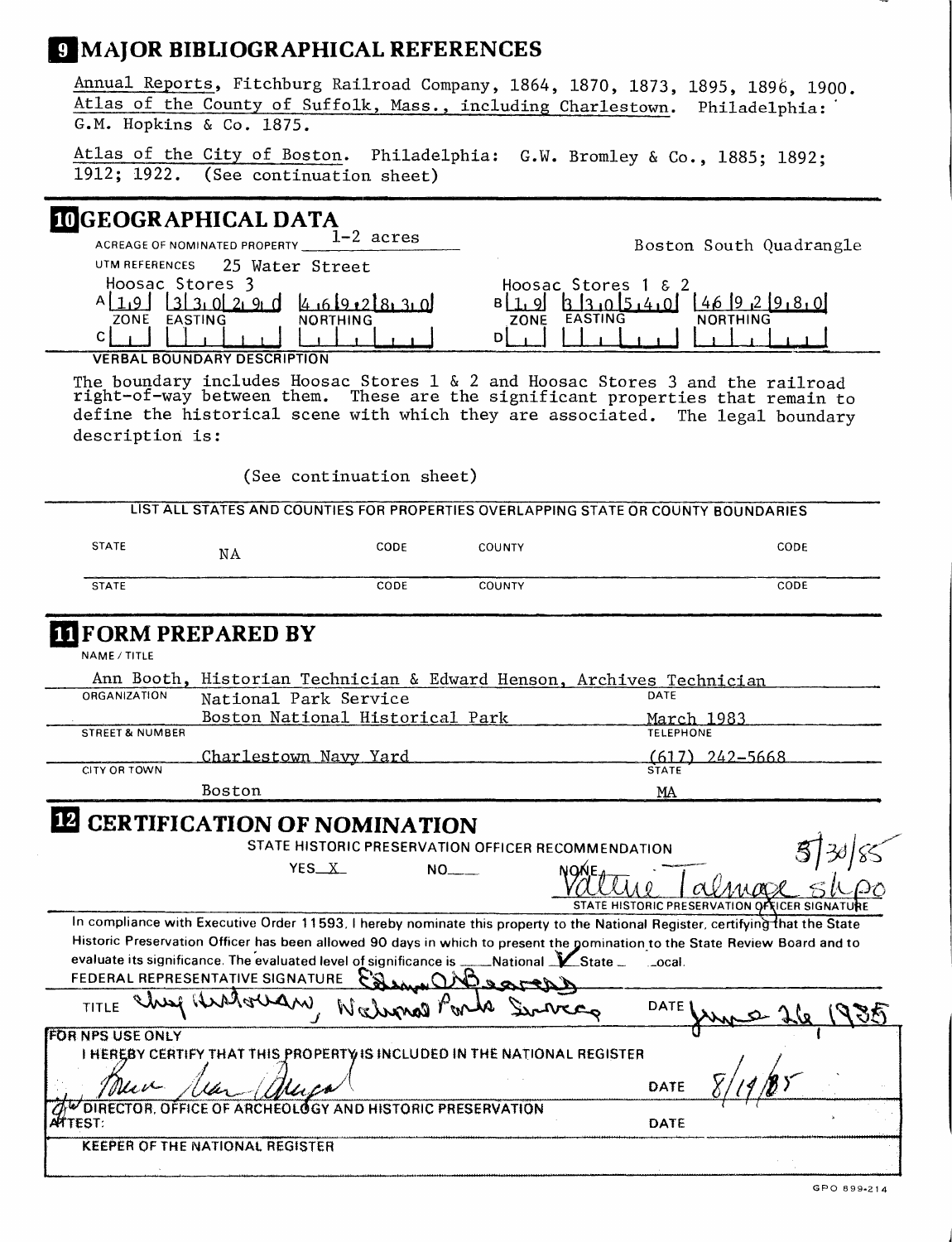**UNITED STATES DEPARTMENT OF THE INTERIOR NATIONAL PARK SERVICE**

### **NATIONAL REGISTER OF HISTORIC PLACES INVENTORY -- NOMINATION FORM**

| <b>FOR NPS USE ONLY</b> |  |
|-------------------------|--|
| <b>IRECEIVED</b>        |  |
| <b>DATE ENTERED</b>     |  |

Hoosac Stores 1 & 2; **CONTINUATION SHEET** Hoosac Stores 3 ITEM NUMBER 8 PAGE 1

In 1846 the Fitchburg Railroad (inc. 18^2) purchased the Branch Railroad after having had the use of the line since  $1843.$  The line was extended into the Navy Yard by the Fitchburg in 1863 for wartime munitions delivery.

Completion of the Hoosac Tunnel in 1876, close to the Massachusetts-New York border by the state of Massachusetts, occasioned much of the late nineteenth century prosperity of the port of Boston. The Hoosac Tunnel provided the shortest route to the West and an alternative to the route of the Boston & Albany. By the 1890s, sixty percent of Boston's export trade arrived via the tunnel. The state still owned the tunnel, and the rail line through it, in 1879 when the Hoosac Tunnel Dock & Elevator Company was incorporated to build the Hoosac Docks between the Navy Yard and Tudor's Wharf. The docks and related structures were planned as a steamship facility for the reception, storage, delivery, and forwarding of freight received from or sent to the Hoosac Tunnel. Here goods were transferred to or from ships bound for foreign ports. The Fitchburd Railroad, whose line parallel to Water Street was to serve the new docks, owned a  $37.4$ -percent interest in the new company from the beginning. The railroad had previously acquired Hittinger's and Caswell's wharves near the Navy Yard in 1870.

During the early 1880s the Hoosac Tunnel Dock & Elevator Company lengthened and widened the former ice docks to accommodate large steamships at the Fitchburg Railroad's waterside terminus. The docks in fact served the railroad almost exclusively and in 1887 the Fitchburg purchased the dock company outright along with all of its property. This included wharves, docks, storage sheds, bonded and unbonded warehouses, and a 600,000-bushel grain elevator at 55 Water Street (midway between the future locations of Hoosac Stores 1 & 2 and 3) which the Fitchburg rebuilt to a 1,000,000 capacity elevator, In 1887 the Fitchburg Railroad also acquired sole ownership of the Hoosac Tunnel. By 1892 the remodeled ice docks had been replaced entirely by new ones in a larger and more commodious configuration.

In 1895 when the Fitchburg Railroad built Hoosac Stores 1 & 2 as a wool storage facility, Boston was the nation's second ranking port and the Fitchburg was the primary bulk freight carrier to Boston from the west. More than fifty percent of the freight (primarily grain and live animals) exported from Boston was exported from Hoosac Docks. At that time Boston was also the major center for wool import in America and most of it arrived via the Hoosac Docks. The products of New England manufacturing industries were destined primarily for the American market although raw materials for those industries (wool, hides and skins, cotton, hemp, flax, etc.) were imported through Boston and were the port's major imports.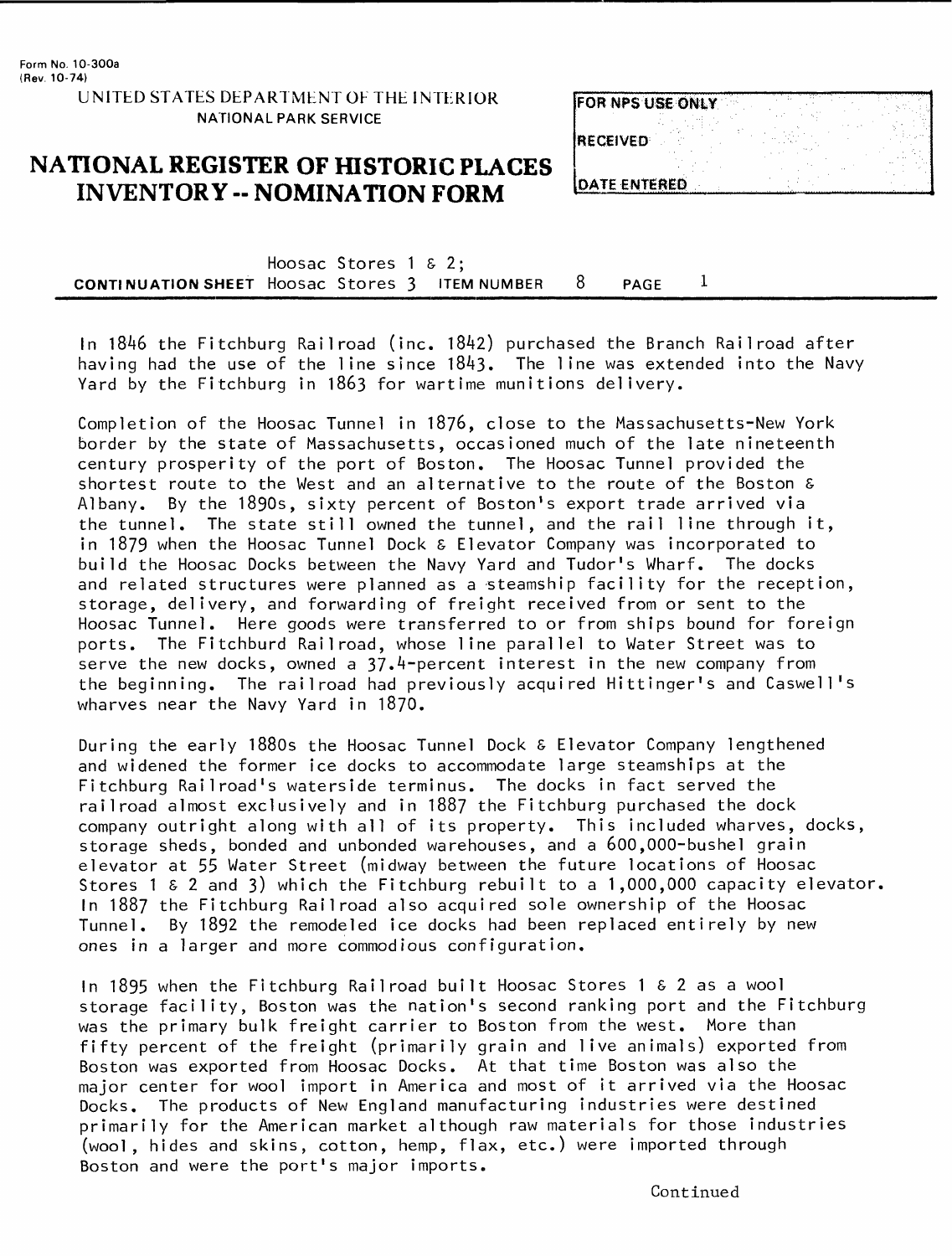### UNITED STATES DEPARTMENT OF THE INTERIOR NATIONAL PARK SERVICE

### **NATIONAL REGISTER OF HISTORIC PLACES INVENTORY -- NOMINATION FORM**

| FOR NPS USE ONLY     |  |  |  |
|----------------------|--|--|--|
| <b>RECEIVED</b>      |  |  |  |
| <b>IDATE ENTERED</b> |  |  |  |

Hoosac Stores 1 & 2; **CONTINUATION SHEET** Hoosac Stores 3 ITEM NUMBER 8 PAGE 2

In 1897 increased commercial activity prompted the Fitchburg Railroad to purchase Thomas Cunningham's storehouse at 25 Water Street and convert it into Hoosac Stores 3 for additional wool storage. Founder and owner of the Cunningham Iron Works, Thomas Cunningham had been in business on Water Street since 1854 with an office in downtown Boston and his steam boiler works in Charlestown. The Cunningham warehouse was constructed in 1875 to store the iron and steel boilers, wrought iron pipe, and iron fittings manufactured in the adjacent brick structure at 29 Water Street. Although Thomas Cunningham died in 1881, his son continued the business on this site until 1891. The storehouse was then leased out until its purchase by the Fitchburg Railroad.

As America's foreign trade declined so did the railroad's need for storage facilities. Hoosac Stores 3 was leased by the Boston & Maine Corporation (with which the Fitchburg Railroad merged in 1919) for several decades before it was finally sold in 1966 to A & S Electrical Displays, Inc., the building's present owner. From 1953 to 1976 the former Cunningham storehouse was leased to the Maxwell Corrugated Box Co., a manufacturer of shipping containers which used it primarily for storage.

Hoosac Stores 3 has been vacant since 1977. In 1981 A & S Electrical, a New York based firm, was granted a zoning variance by the City of Boston to convert the building into eight apartments.

Hoosac Stores 1 & 2 continued to function actively as a storehouse until 1980 though it was sold by the Boston & Maine Corporation to the W. F. Schrafft & Son Company in 1964. Schrafft, the candy manufacturer, used the building for cold storage until 1967 when it was sold to Constitution Tower Realty Trust which leased it in 1970 to the Deran Confectionary Company, Inc. The National Park Service acquired Hoosac Stores 1 & 2 in 1981 because of its proximity to the Charlestown Navy Yard and the USS CONSTITUTION and to preserve the historic scene. It is included within the authorized boundaries of Boston National Historical Park. The Park's General Management Plan calls for the building to be used as a curatorial storage facility.

The rail line paralleling Water Street (now Constitution Road) was last used in the winter of 1980-81 to haul material into the Navy Yard for the repair of Pier 1, and remains functional.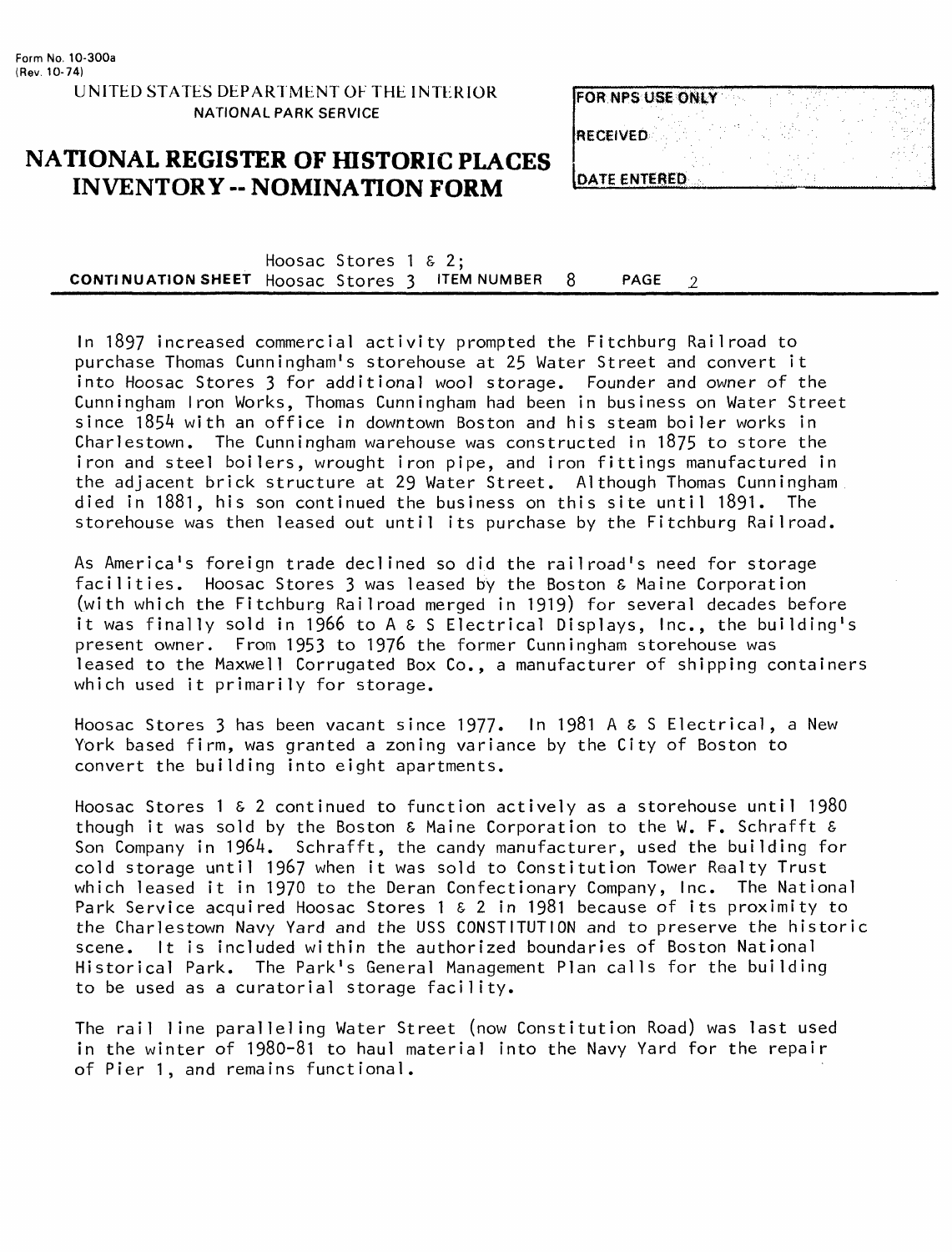## NATIONAL REGISTER OF HISTORIC PLACES INVENTORY - NOMINATION FORM

| FOR NPS USE ONLY    |  |  |
|---------------------|--|--|
| RECEIVED            |  |  |
| <b>NATE ENTERED</b> |  |  |

Hoosac Stores 1 & 2;<br>Hoosac Stores 3 9 **ITEM NUMBER**  $\mathbf{1}$ **CONTINUATION SHEET** PAGE

Boston City Directory 1874-1892,

Charlestown City Directory 1852-1874.

Documentation Pertaining to the Acquisition of Hoosac Store 3 for Wool Storage,  $1897$ .

Middlesex County Registry of Deeds, Southern District 891:152; 1051:358 (Hoosac Stores 1 & 2).

Suffolk County Registry of Deeds 7873:570; 8151:583; 8379:13; (Hoosac Stores 1 & 2); 2410:605; 8024:515; (Hoosac Stores 3).

U.S. Department of the Interior. National Park Service. Boston National Historical Park. "Hoosac Docks: Foreign Trade Terminal," by Paul 0. Weinbaum. Special History Study. Boston, 1982.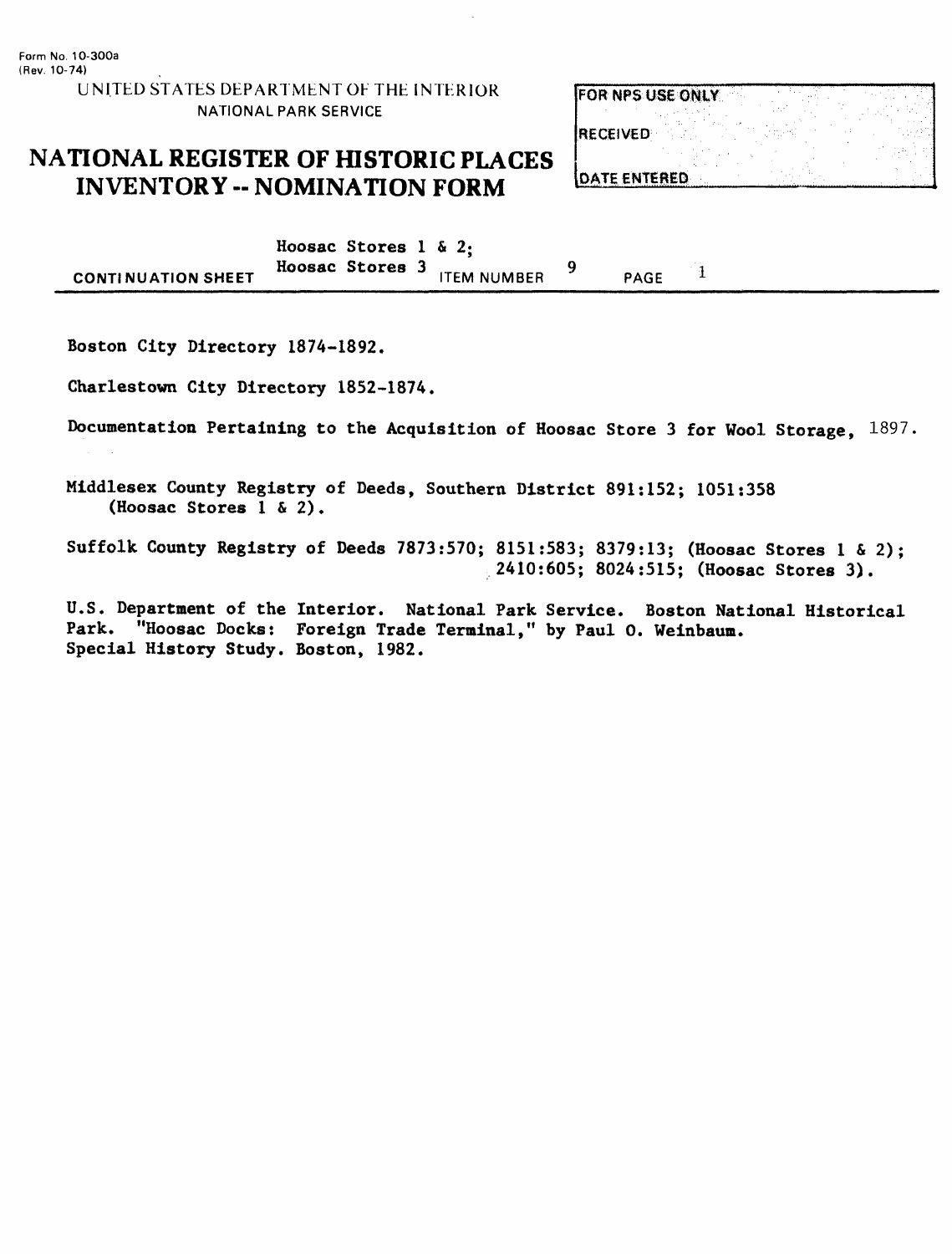### UNITED STATES DEPARTMENT OF THE INTERIOR NATIONAL PARK SERVICE

### **NATIONAL REGISTER OF HISTORIC PLACES INVENTORY -- NOMINATION FORM**

| <b>FOR NPS USE ONLY</b> |  |  |  |
|-------------------------|--|--|--|
| <b>IRECEIVED</b>        |  |  |  |
|                         |  |  |  |
| <b>IDATE ENTERED</b>    |  |  |  |

Hoosac Stores 1&2 **CONTINUATION SHEET** Hoosac Stores 3 ITEM NUMBER 10 PAGE 1

Hoosac Stores 1&2: Beginning on the Southeasterly side line of Water Street, and at land of United States of America; thence running South57° 18' 15" East by the last mentioned land, one-hundred eight and 25/100 (108.25) feet to a point at land of the Commonwealth of Massachusetts; thence turning and running by the last mentioned land on two(2) courses as follows: South 57° 41' 22" West two-hundred  $n$ inety-three and  $57.100(293.57)$  feet and North  $32°08'$  west, ninety-eight and 72/100 (98.27) feet to said Water Street, two-hundred forty-seven and 51/100 (247.51) feet to the point of beginning, be all said measurements, more or less, said parcel containing about 26.615 square feet (0.61 of an acre) of land.(Suffolk County Registry of Deeds 6294:504).

Hoosac Stores 3: Beginning at a drill hole in walk located in the Southeasterly side line of Water Street and at a point where the most southwesterly portion of the Boston and Maine Corporation's premises meets the most northwesterly portion of land of Commonwealth of Massachusetts "Parking Lot", formerly "Tudor Company"; thence running along Water Street North 57° 28' 40" East 35.68 feet to a point; thence turning and running again along Water Street north 57° 52' East 41.22 feet to a point; thence turning and running along the southwest bound of a 152 square foot lot South 19° 02' 15" East 13.05 feet to a point, thence turning and running again along land of Commonwealth of Massachusetts South 32° 8' 00" East 56.24 feet to an iron pipe; thence turning and running along land of Boston and Maine Copporation South 46° 51' 40" West 40.28 feet to an iron pipe, thence turning and running South 57° 39' 00" West 50.60 feet to an iron pipe; thence turning and running along land of the Commonwealth of Massachusetts "Parking Lot", formerly "Tudor Company" North 32° 04' 40" West 75.44 feet to the point of beginning, be all said measurements more or less, said parcel containing about 6,498 square feet, and being shown upon plan marked "Land in BOSTON,MASS, Boston and Maine Copporation to A. & S. Electrical Displays, Inc. J. D. Batchelder Eng'r of Design Scale: 1 in=15 feet, December, 1965". (Suffolk County Registry of Deeds 8024:515.)

Railroad right-of-way: See attached deed (Suffolk County Registry of Deeds 10737:320). The deed does not correctly describe the parcel, but the plan referenced in the deed is correct. That plan is included; also included is a site map (City of Boston: Topographic & Planimetric Survey, 1962, revised 1972 and 1975).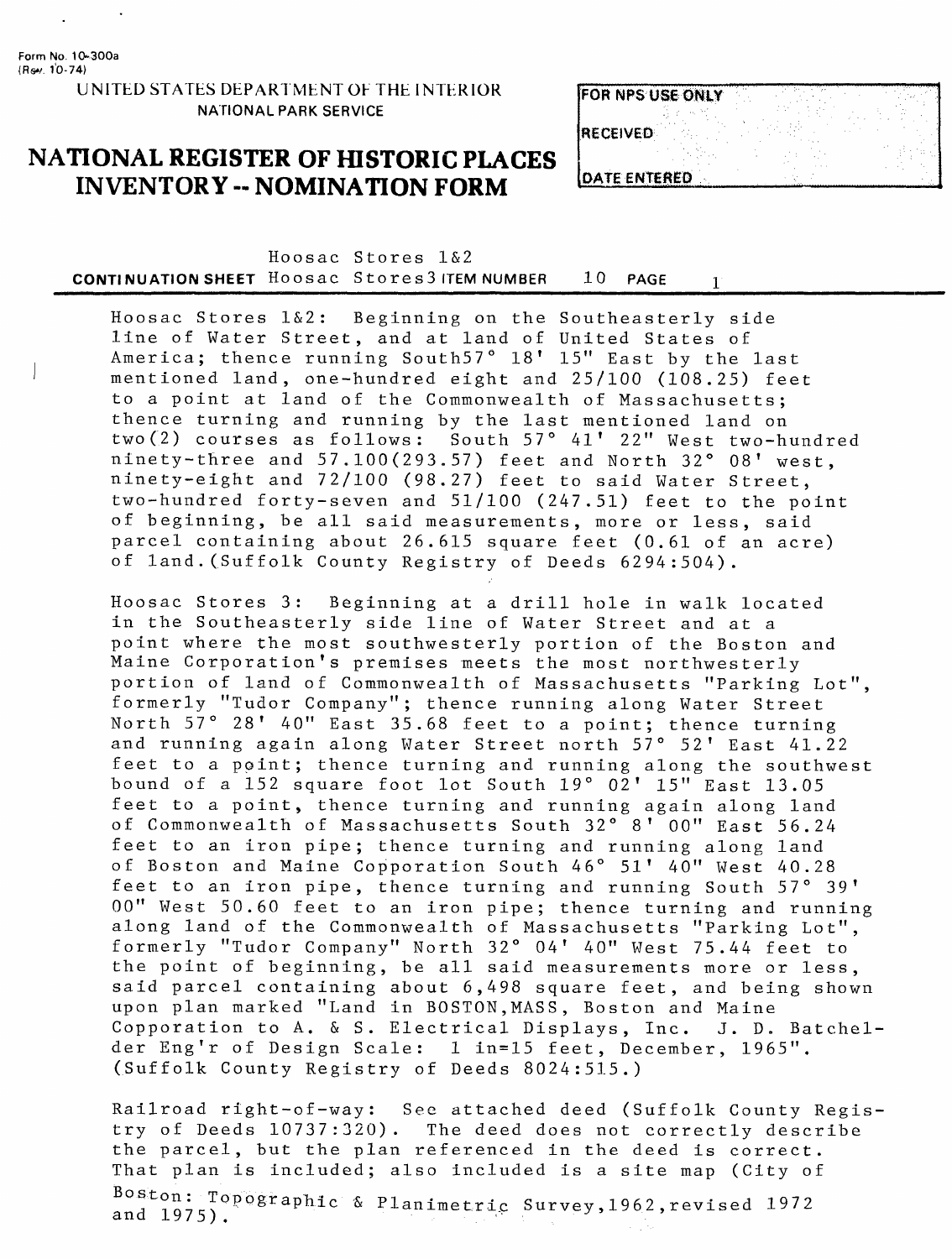